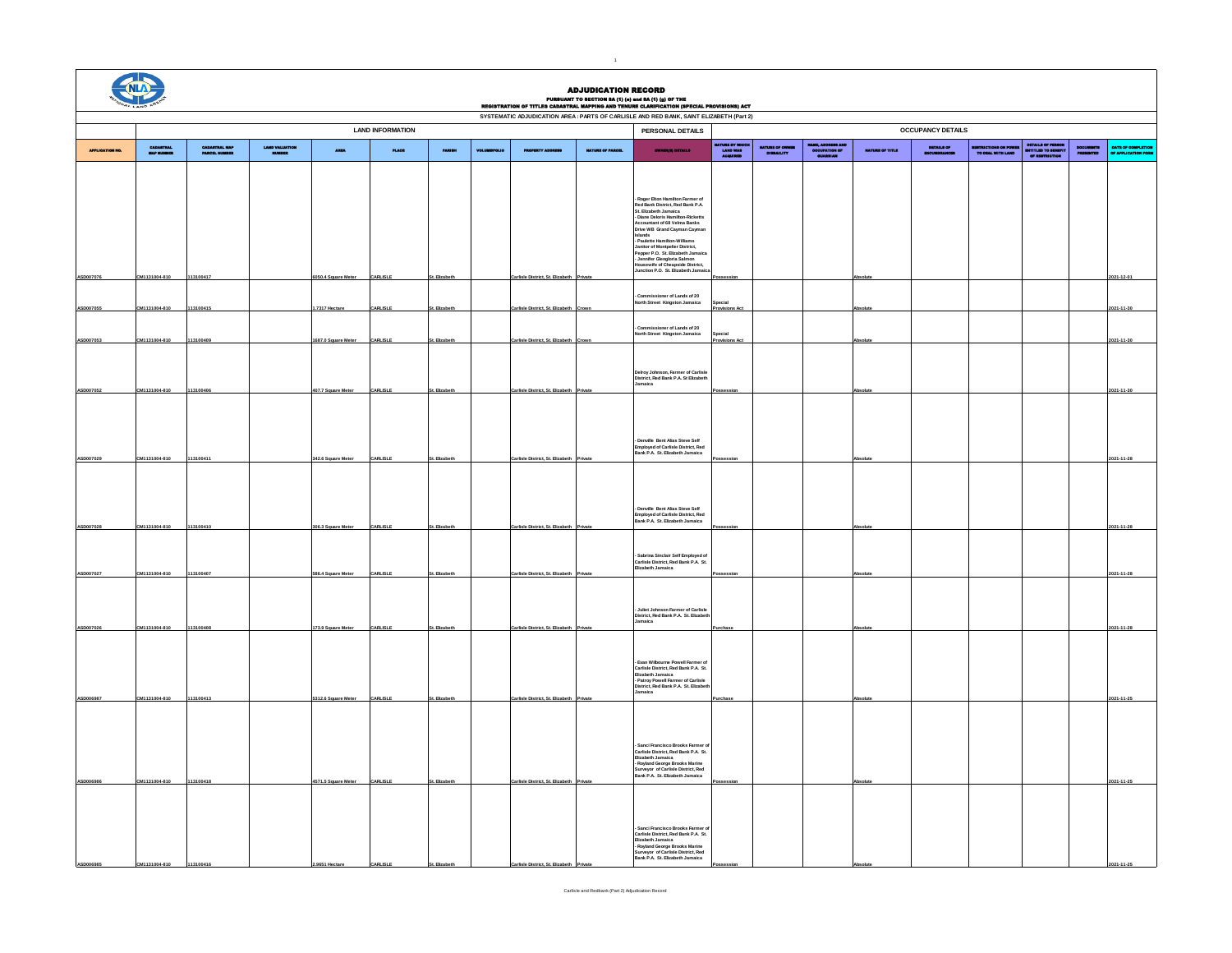|           | <b>CIVILA</b><br><b>ADJUDICATION RECORD</b><br>PURBUANT TO SECTION 8A (1) (e) and 8A (1) (g) OF THE<br>REGISTRATION OF TITLES CADASTRAL MAPPING AND TENURE CLARIFICATION (SPECIAL PROVISIONS) ACT<br>SYSTEMATIC ADJUDICATION AREA : PARTS OF CARLISLE AND RED BANK, SAINT ELIZABETH (Part 2) |                               |                          |                     |                         |                |  |                                 |  |                                                                                                                                                                                                                                                |                                            |                              |                                                 |                      |            |                                            |                                                         |                                                                    |                                        |  |
|-----------|----------------------------------------------------------------------------------------------------------------------------------------------------------------------------------------------------------------------------------------------------------------------------------------------|-------------------------------|--------------------------|---------------------|-------------------------|----------------|--|---------------------------------|--|------------------------------------------------------------------------------------------------------------------------------------------------------------------------------------------------------------------------------------------------|--------------------------------------------|------------------------------|-------------------------------------------------|----------------------|------------|--------------------------------------------|---------------------------------------------------------|--------------------------------------------------------------------|----------------------------------------|--|
|           |                                                                                                                                                                                                                                                                                              |                               |                          |                     |                         |                |  |                                 |  |                                                                                                                                                                                                                                                |                                            |                              |                                                 |                      |            |                                            |                                                         |                                                                    |                                        |  |
|           |                                                                                                                                                                                                                                                                                              |                               |                          |                     | <b>LAND INFORMATION</b> |                |  |                                 |  | <b>OCCUPANCY DETAILS</b><br>PERSONAL DETAILS                                                                                                                                                                                                   |                                            |                              |                                                 |                      |            |                                            |                                                         |                                                                    |                                        |  |
|           | CARACTERS.<br>New Hollings                                                                                                                                                                                                                                                                   | CARASTRAL MAP<br>PAROSL HUMME | LAND VALUATION<br>NUMBER | <b>ABBA</b>         | <b>PLACE</b>            | <b>PARTIES</b> |  |                                 |  |                                                                                                                                                                                                                                                | iayurii by White<br>Ladid Wad<br>Acquiriid | NATURE OF CHOIN<br>DOMAILITY | HAMM, ADDRESS AND<br>GOGLIPATION OF<br>GUARDIAN | <b>MATURE OF THE</b> | DETAILS OF | RESTRICTIONS ON POWER<br>TO BEAL WITH LAND | DITAILS OF FIRSCH<br>ISOTTLED TO SECUTE<br>OF EXECUTION | $\begin{array}{c} \text{pocultium} \\ \text{pancumum} \end{array}$ | BATE OF COMPLETE<br>OF APPLICATION POL |  |
|           |                                                                                                                                                                                                                                                                                              |                               |                          |                     |                         |                |  |                                 |  |                                                                                                                                                                                                                                                |                                            |                              |                                                 |                      |            |                                            |                                                         |                                                                    |                                        |  |
|           |                                                                                                                                                                                                                                                                                              |                               |                          |                     |                         |                |  |                                 |  | - Jeffeth Robinson Barber of<br>Carlisle District, Red Bank P.A. St.<br>Elizabeth Jamaica                                                                                                                                                      |                                            |                              |                                                 |                      |            |                                            |                                                         |                                                                    |                                        |  |
|           | CM1131004-810                                                                                                                                                                                                                                                                                | 113100403                     |                          | 535.0 Square Mete   | CARLISLE                |                |  | rlisle District, St. Eliza      |  |                                                                                                                                                                                                                                                |                                            |                              |                                                 |                      |            |                                            |                                                         |                                                                    | 2021-11-25                             |  |
| ASD006975 |                                                                                                                                                                                                                                                                                              |                               |                          |                     | CARLISLE                |                |  | rlisle District, St. Eliz       |  | - Delroy Hutchinson Politician of<br>Carlisle District, Red Bank P.A. St.<br>Elizabeth Jamaica                                                                                                                                                 |                                            |                              |                                                 |                      |            |                                            |                                                         |                                                                    |                                        |  |
|           | CM1131004-810                                                                                                                                                                                                                                                                                | 113100420                     |                          | 1514.9 Square Mete  |                         |                |  |                                 |  |                                                                                                                                                                                                                                                |                                            |                              |                                                 |                      |            |                                            |                                                         |                                                                    | 2021-11-24                             |  |
|           |                                                                                                                                                                                                                                                                                              |                               |                          |                     |                         |                |  |                                 |  | - Delroy Hutchinson Politician of<br>Carlisle District, Red Bank P.A. St.<br>Elizabeth Jamaica                                                                                                                                                 |                                            |                              |                                                 |                      |            |                                            |                                                         |                                                                    |                                        |  |
| ASD006974 | CM1131004-810                                                                                                                                                                                                                                                                                | 113100419                     |                          | 4529.7 Square Meter | CARLISLE                | t. Elizabe     |  | arlisle District. St. Elizabet  |  |                                                                                                                                                                                                                                                |                                            |                              |                                                 |                      |            |                                            |                                                         |                                                                    | 2021-11-24                             |  |
| ASD006970 | CM1131004-810                                                                                                                                                                                                                                                                                | 113100414                     |                          | 1951.4 Square Meter | CARLISLE                | st. Elizabe    |  | arlisle District, St. Elizabeth |  | - Minnet May Bent Farmer of<br>Carlisle District, Rose Hall P.O. St.<br>Elizabeth Jamaica                                                                                                                                                      |                                            |                              |                                                 |                      |            |                                            |                                                         | - Grant of<br>- Grund or<br>Administration<br>John Bent            | 2021-11-24                             |  |
| ASD006969 | CM1131004-810                                                                                                                                                                                                                                                                                | 113100405                     |                          | 492.9 Square Meter  | CARLISLE                | t. Elizabeth   |  | lisle District. St. Bizabeth    |  | - Julian Elmay Powell-Rowe<br>Businesswoman of Carlisle<br>District, Red Bank P.A St. Elizab<br>amaica                                                                                                                                         |                                            |                              |                                                 |                      |            |                                            |                                                         |                                                                    | 2021-11-24                             |  |
| ASD006967 | CM1131004-810                                                                                                                                                                                                                                                                                | 113100402                     |                          | 380.7 Square Mete   | CARLISLE                |                |  | arlisle District. St.           |  | - Cavin Robinson Farmer of Church<br>Pen, Old Harbour P.O St. Catherine<br>Jamaica                                                                                                                                                             |                                            |                              |                                                 |                      |            |                                            |                                                         |                                                                    | 2021-11-24                             |  |
|           |                                                                                                                                                                                                                                                                                              |                               |                          |                     |                         |                |  |                                 |  |                                                                                                                                                                                                                                                |                                            |                              |                                                 |                      |            |                                            |                                                         |                                                                    |                                        |  |
| ASD006965 | CM1131004-810                                                                                                                                                                                                                                                                                | 113100412                     |                          | 3513.0 Square Meter | CARLISLE                |                |  | <u>triisle District. St. El</u> |  | Arden Dalton Robinson Farmer of<br>Carlisle District, Red Bank P.A. St.<br>Elizabeth Jamaica<br>- Patricia Marvette Smith-Robinson<br>Farmer of Carlisle District, Red<br>Bank P.A. St. Elizabeth Jamaica                                      |                                            |                              |                                                 |                      |            |                                            |                                                         | - Surveyors<br>Identification<br>Report<br>- Receipt               | 2021-11-24                             |  |
|           | 015-500111-02                                                                                                                                                                                                                                                                                | 113100                        |                          | 893.7 Sm            |                         |                |  |                                 |  | Arden Dalton Robinson Farmer o<br>- Arden Dalton Robinson Farmer of<br>Carlisle District, Red Bank P.A. St.<br>El'Izabeth Jamaica<br>- Patricia Marvette Smith-Robinson<br>Farmer of Carlisle District, Red<br>Bank P.A. St. Elizabeth Jamaica |                                            |                              |                                                 |                      |            |                                            |                                                         |                                                                    | $1 - 11 - 24$                          |  |

2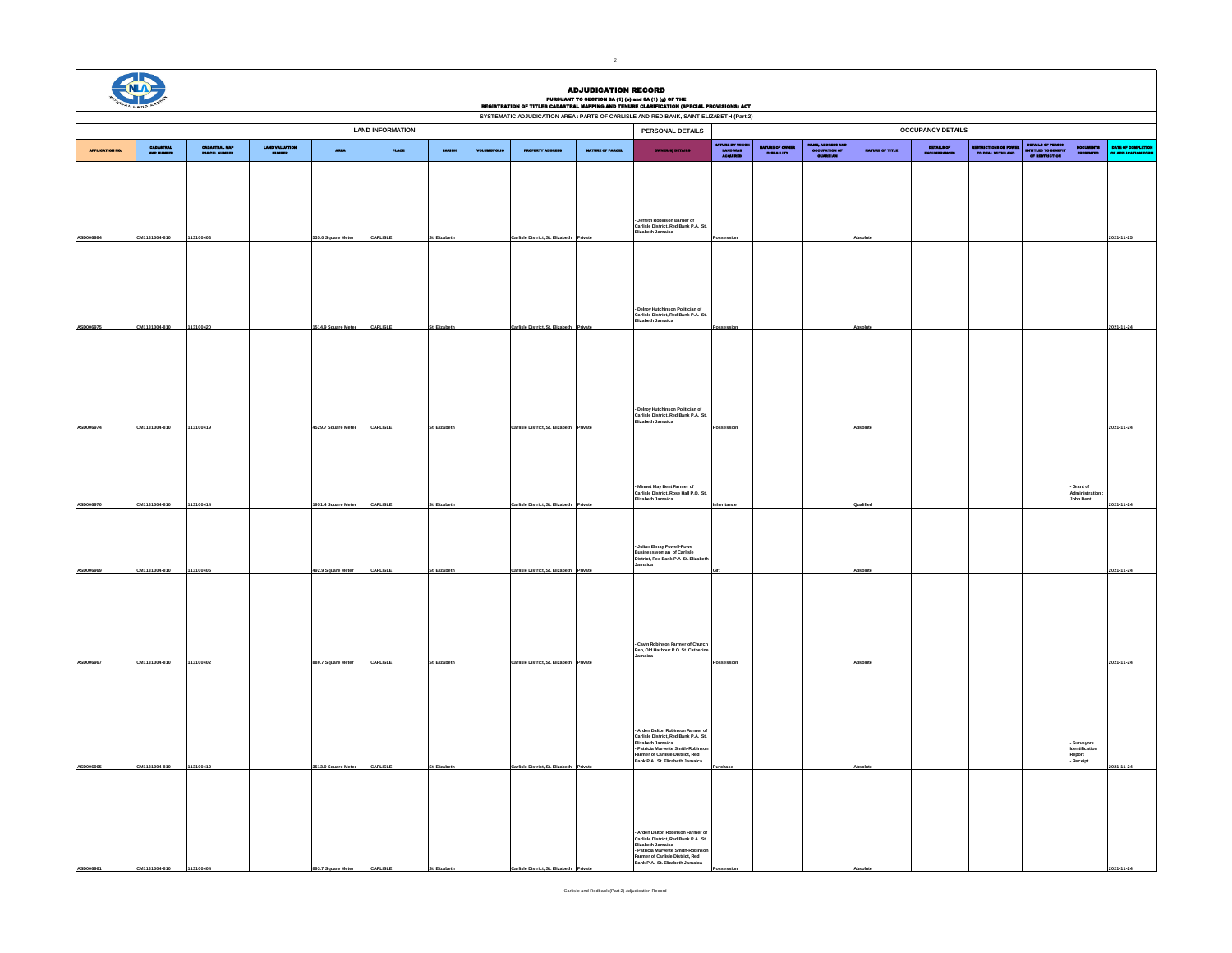|  | c |
|--|---|
|  |   |

|                                                                                                                                                                                                                                                                                                                                                                                                                                                                                                                                                                                                                                                                                                                                                                                                                        |                                        |                                             |                                     |                     |              |                      |                     |                                         | <b>ADJUDICATION RECORD</b> | PURSUANT TO SHOTICH SA (1) (e) and SA (1) (g) OF THE<br>REGISTRATION OF TITLES CADASTRAL MAPPING AND TENURE CLARIFICATION (SPECIAL PROVISIONS) ACT |                                                                     |                                          |                                                                |                                                  |                             |                                       |                                                                           |                  |                                                   |  |  |
|------------------------------------------------------------------------------------------------------------------------------------------------------------------------------------------------------------------------------------------------------------------------------------------------------------------------------------------------------------------------------------------------------------------------------------------------------------------------------------------------------------------------------------------------------------------------------------------------------------------------------------------------------------------------------------------------------------------------------------------------------------------------------------------------------------------------|----------------------------------------|---------------------------------------------|-------------------------------------|---------------------|--------------|----------------------|---------------------|-----------------------------------------|----------------------------|----------------------------------------------------------------------------------------------------------------------------------------------------|---------------------------------------------------------------------|------------------------------------------|----------------------------------------------------------------|--------------------------------------------------|-----------------------------|---------------------------------------|---------------------------------------------------------------------------|------------------|---------------------------------------------------|--|--|
| SYSTEMATIC ADJUDICATION AREA : PARTS OF CARLISLE AND RED BANK, SAINT ELIZABETH (Part 2)                                                                                                                                                                                                                                                                                                                                                                                                                                                                                                                                                                                                                                                                                                                                |                                        |                                             |                                     |                     |              |                      |                     |                                         |                            |                                                                                                                                                    |                                                                     |                                          |                                                                |                                                  |                             |                                       |                                                                           |                  |                                                   |  |  |
|                                                                                                                                                                                                                                                                                                                                                                                                                                                                                                                                                                                                                                                                                                                                                                                                                        |                                        | <b>LAND INFORMATION</b><br>PERSONAL DETAILS |                                     |                     |              |                      |                     |                                         |                            |                                                                                                                                                    | <b>OCCUPANCY DETAILS</b>                                            |                                          |                                                                |                                                  |                             |                                       |                                                                           |                  |                                                   |  |  |
| APPLICATION NO.                                                                                                                                                                                                                                                                                                                                                                                                                                                                                                                                                                                                                                                                                                                                                                                                        | <b>BARTING</b><br><b>New residence</b> | CADASTERS, MAP<br>PAROM HOMES               | LAND VALUATION<br><b>STATISTICS</b> | <b>ARMA</b>         | <b>PLAGE</b> | <b>MARGER</b>        | <b>MOLEN BROKER</b> | <b>PROPERTY ADDRESS</b>                 | <b>NUTURE OF PARCE.</b>    | <b>OUTSTAND DETAILS</b>                                                                                                                            | <b><i><u>INTERNET WARD</u></i></b><br>LAND WAS<br><b>ACCURACION</b> | <b>MARINE OF CHANCE</b><br><b>MAILEY</b> | <b>WALE, ADDRESS AND</b><br><b>NO NORWANO</b><br><b>CUMBUM</b> | <b>NATURE OF THEF</b>                            | DITAILS OF<br>an shina anno | muericae ca Pous<br>TO DEAL WITH LAND | <b>MEMILA OF FIREST</b><br><b>BITTLE TO BEEF</b><br><b>OF RESTRICTION</b> | <b>MARKETING</b> | <b>BATE OF COMPLETION</b><br>OF APPLICATION POINT |  |  |
| ASD006946                                                                                                                                                                                                                                                                                                                                                                                                                                                                                                                                                                                                                                                                                                                                                                                                              | CM1131004-810                          | 113,100,401.00                              |                                     | 1069.0 Square Meter | CARLISLE     | <b>St. Elizabeth</b> |                     | Carlisle District, St. Bizabeth Private |                            | Noviette Robinson Businesswoman<br>of Carlisle District, Red Bank P.A.<br>St. Elizabeth Jamaica                                                    | Possession                                                          |                                          |                                                                | Absolute                                         |                             |                                       |                                                                           |                  | 021-11-24                                         |  |  |
| The Adjudication Record was displayed in the Systematic Adjudication Area on<br>and shall remain on display for a period of THIRTY (30) days.<br>During this period, the Senior Director, Adjudication Services may amend any minor error or omission not materially affecting the interest of any person. Therefore, any Applicant who considers the Adjudication Record to be<br>Any person who objects to an Applicant's claim to ownership rights and interests in a parcel of land on the Adjudication Record, may within THIRTY (30) days of the date of display of the said Record submit the grounds for<br>The prescribed Forms (Amendment of the Adjudication Record or Objection to the Adjudication Record) are available at any National Land Agency office or via the Agencys website at: www.nla.gov.jm |                                        |                                             |                                     |                     |              |                      |                     |                                         |                            |                                                                                                                                                    |                                                                     |                                          |                                                                |                                                  |                             |                                       |                                                                           |                  |                                                   |  |  |
| All Requests for Amendment of the Adjudication Record or Objection to the Adjudication Record must be submitted using the prescribed Form to the Senior Director, Adjudication Services at:<br><b>National Land Agency</b><br>8 Ardenne Road<br>Kingston 10<br><b>Saint Andrew</b>                                                                                                                                                                                                                                                                                                                                                                                                                                                                                                                                     |                                        |                                             |                                     |                     |              |                      |                     |                                         |                            |                                                                                                                                                    |                                                                     |                                          |                                                                |                                                  |                             |                                       |                                                                           |                  |                                                   |  |  |
| This Record comprises applications for lands located within Carlisle and Red Bank, St. Elizabeth and more particularly, being Cadastral Map Number CM1131004-810.                                                                                                                                                                                                                                                                                                                                                                                                                                                                                                                                                                                                                                                      |                                        |                                             |                                     |                     |              |                      |                     |                                         |                            |                                                                                                                                                    |                                                                     |                                          |                                                                |                                                  |                             |                                       |                                                                           |                  |                                                   |  |  |
| Display Date:                                                                                                                                                                                                                                                                                                                                                                                                                                                                                                                                                                                                                                                                                                                                                                                                          |                                        |                                             |                                     |                     |              |                      |                     |                                         |                            |                                                                                                                                                    |                                                                     |                                          |                                                                | Senior Director.<br><b>Adiudication Services</b> |                             |                                       |                                                                           |                  |                                                   |  |  |